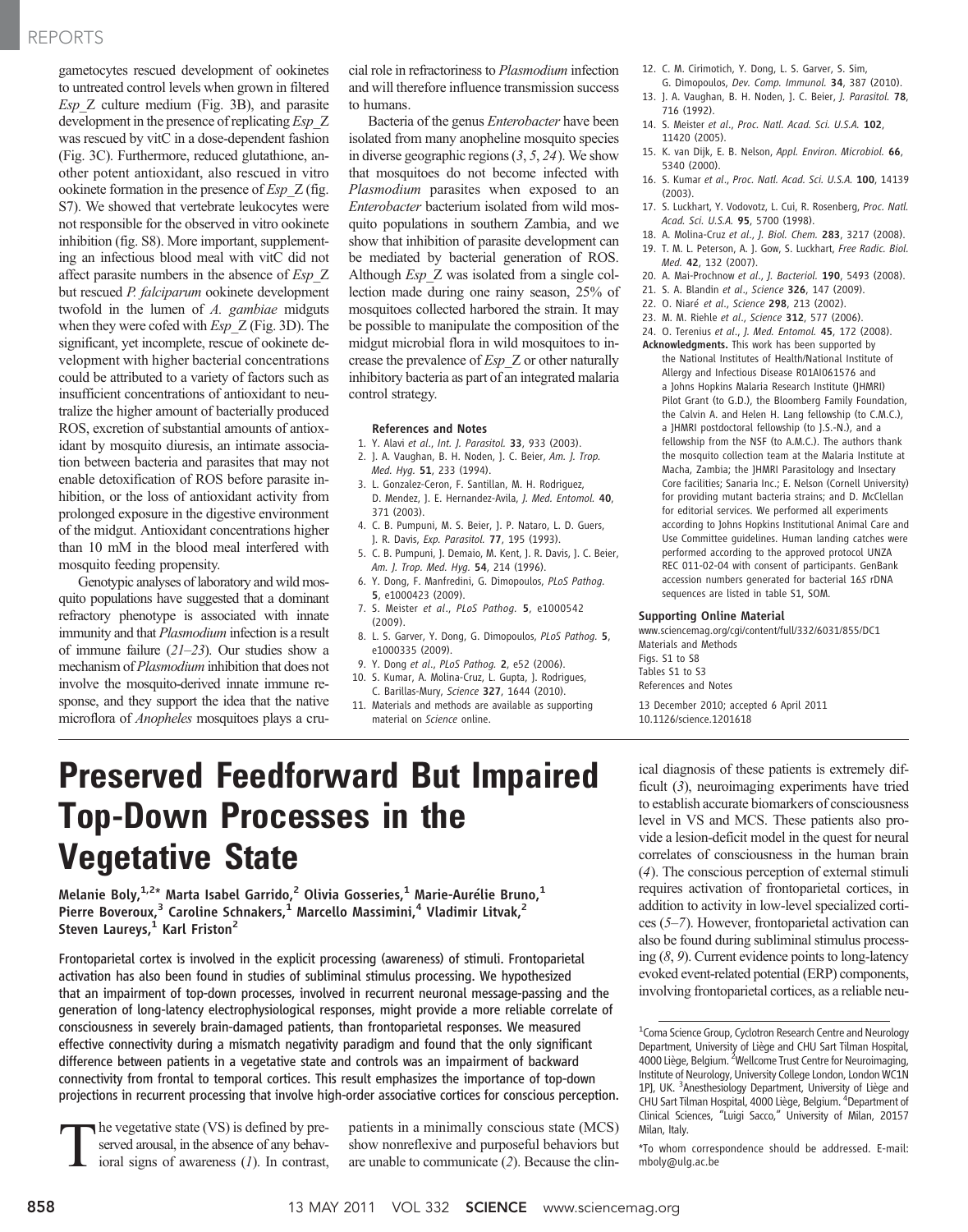



Fig. 1. Design and ERP responses elicited in a roving paradigm. (A) The experimental design used a sporadically changing standard stimulus (auditory tone). The first presentation of a novel tone is a deviant  $D = t_1$  that becomes a standard, through repetition;  $t_2, \ldots, t_{end}$ . In this paradigm, deviants and standard have exactly the same physical properties. (B) Grand-mean (averaged over control subjects) ERP responses to the first and 11th tone presentations: the established "standard" ( $t_{11}$  in green) and deviant tone ( $t_1$  in red) overlaid on a scalp map of 60 electroencephalogram electrodes. (C) ERP responses to standard and deviant tones at channel Cz (central). Deviant corresponds to responses elicited by the first tone presentation or to oddball events. Standard corresponds to the 11th repetition of the same tone. [Adapted from a figure in M. I. Garrido et al. (22), with permission from Elsevier]

ronal marker for conscious perception in healthy controls (10). Although feed-forward connectivity is sufficient to generate short-latency ERP components, long-latency components are mediated by backward connections (11). This suggests that the level of consciousness may rest on the integrity of backward (top-down) connectivity. We used a mismatch negativity (MMN) paradigm, which elicits well-characterized (preattentive) responses (12). The MMN correlates inversely with consciousness level during anesthesia (13) and with depth of sleep (14); although some studies report negative findings (15), MMN deficits have also been associated with the level of consciousness in MCS and VS (16) [see supporting online material (SOM) text]. We predicted that both longlatency components and backward connectivity would correlate with level of consciousness. We tested this hypothesis quantitatively, using Dynamic Causal Modeling (DCM), which allows for inferences about the neuronal architectures that generate hemodynamic or electromagnetic signals (17, 18). DCM uses a generative model of how electrophysiological signals are produced at the neuronal level; it employs neural mass models and Bayesian statistics to infer the neuronal mechanisms (effective connectivity) underlying observed evoked electrophysiological responses (19, 20). This method has been validated in a

Fig. 2. Spatiotemporal grand-mean difference between standard and deviants correlates with the level of consciousness. The two-dimensional scalp topographies are interpolated from the 60 channels. (A) Statistical parametric maps of differential group responses in controls, MCS patients, and VS patients. For display purposes, instantaneous T maps are displayed without threshold and with threshold at  $P < 0.001$  (uncorrected) in the three populations. Color scales correspond respectively to T values or to significant (in black) voxels. (B) Statistical parametric maps showing scalp regions where there is a significant interaction between response amplitude and consciousness level (with the threshold at  $P <$ 0.05; family-wise error corrected) over different time windows. Significant effects were found over temporal and frontal sensors in the range of 115 to 395 ms.



www.sciencemag.org **SCIENCE** VOL 332 13 MAY 2011 859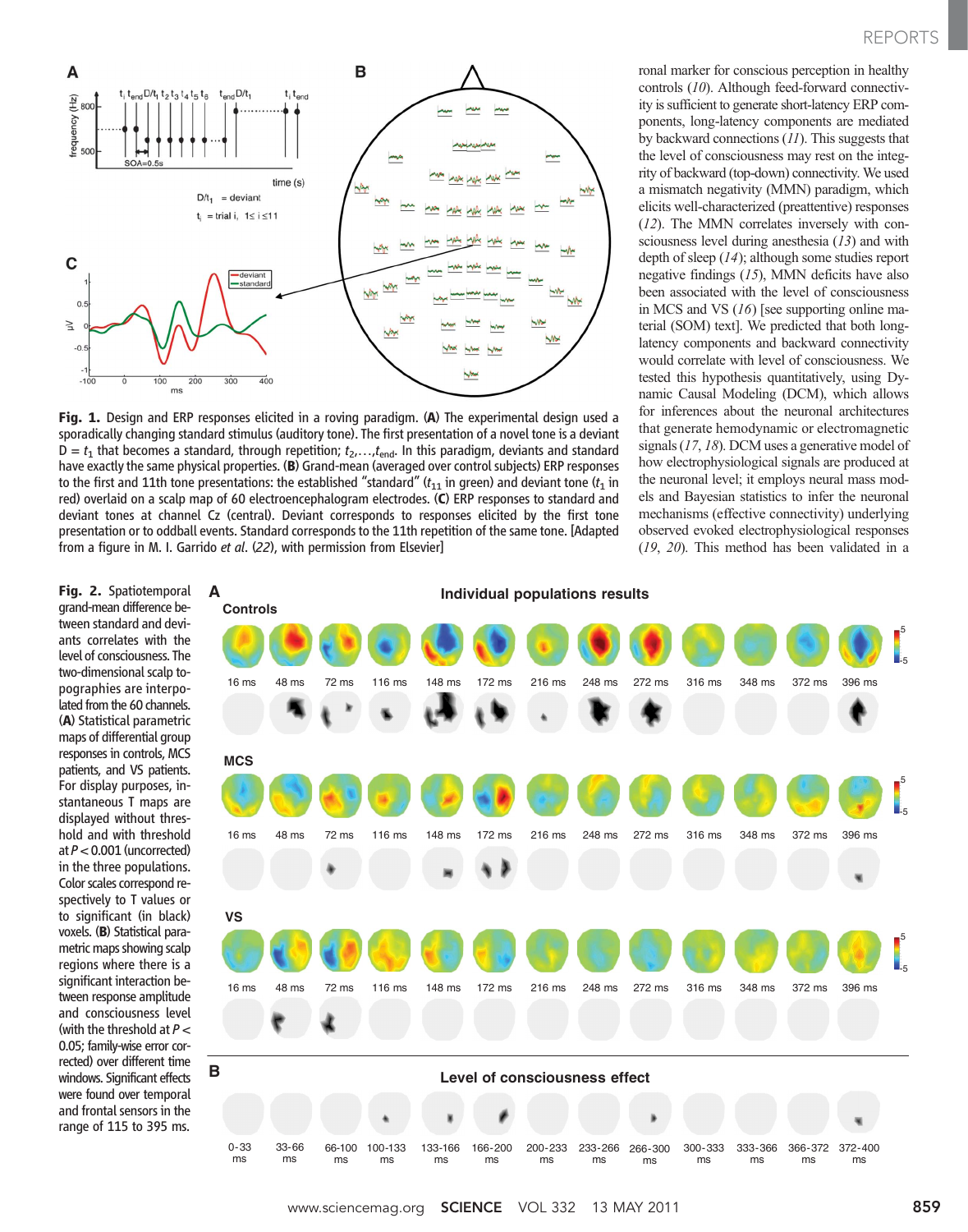number of electrophysiological studies (11, 21–23) and provides an efficient way to map from observed evoked potential patterns to causative neuronal mechanisms (24).

The present study used DCM of event-related potentials to quantify effective connectivity in backward and forward connections at two hierarchical cortical levels (i.e., in temporal and frontal cortices), during auditory processing in

healthy subjects and MCS and VS patients. We used a roving oddball paradigm (Fig. 1), as in previous DCM studies (22, 23) (SOM text). The functional anatomy engaged by this paradigm involves both forward and backward connections in a fronto-temporal cortical network (22). Highdensity ERP recordings were acquired in 21 braindamaged patients (8 VS and 13 MCS) and 22 healthy controls (25). ERP data analysis, performed with statistical parametric mapping, tested the differential processing of standard and deviant sounds (25). Scalp-level group analyses detected longlatency components with a central topography in both controls and patients in a MCS ( $P < 0.05$ , family-wise error corrected). Peak latencies for the MMN were 170 ms in controls and 175 ms in patients in a MCS. Although the MMN was the most significant in MCS, the P3 component

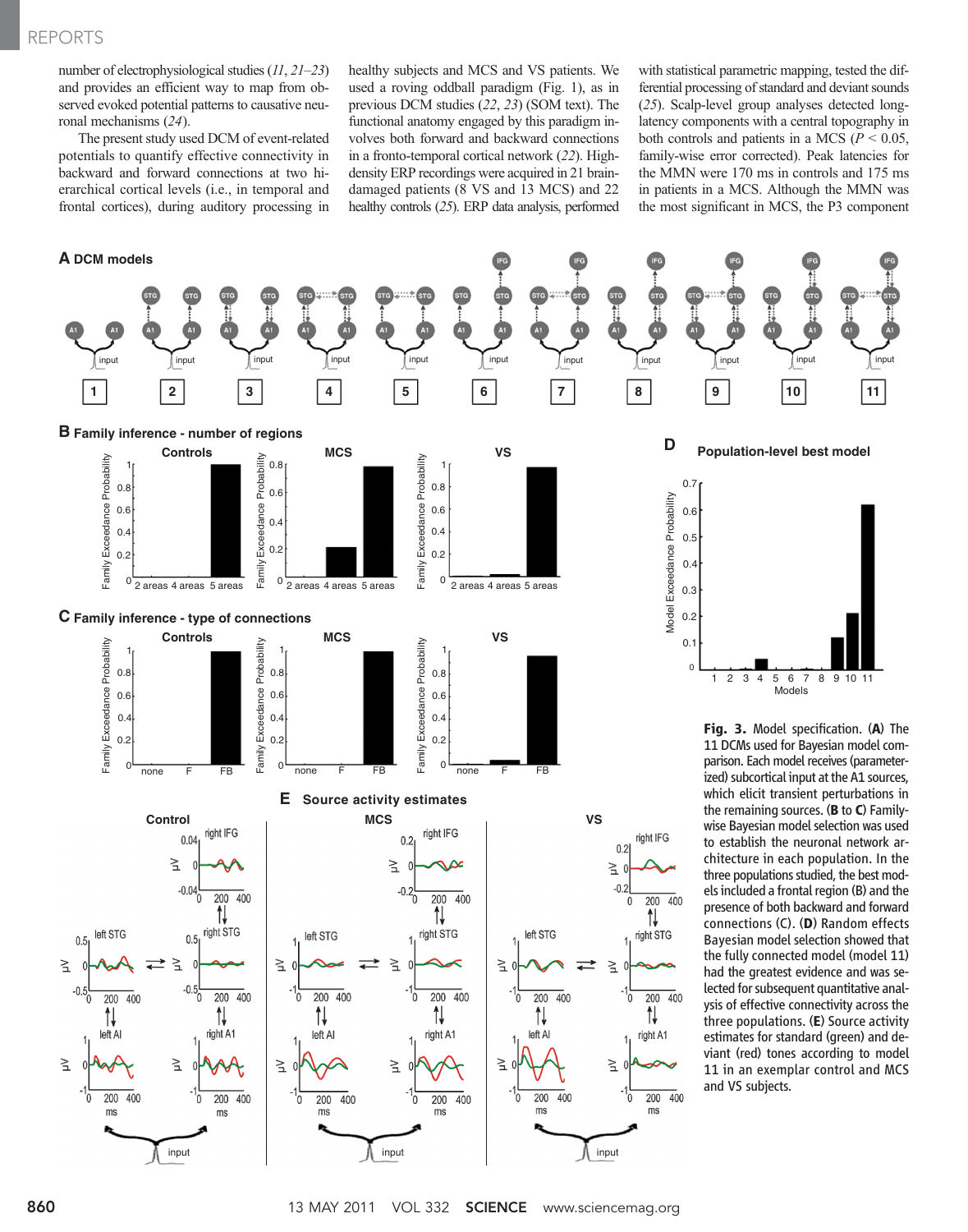(peak latency at 250 ms) was the most significant in controls. Only posterior early components (peak at 55 ms) could be seen in VS (Fig. 2). An analysis of covariance (ANCOVA) confirmed a significant interaction between level of consciousness and stimulus type on long-latency responses (peak latencies at 115, 175, 265, and 395 ms,  $P < 0.05$ , family-wise error corrected) across the three groups (Fig. 2).

Although the architecture of the network involved in the generation of MMN responses has been studied extensively in healthy volunteers (26) (SOM text), the involvement of frontal cortex, via its forward and backward connections, has yet to be established in brain-damaged patients. We thus performed a group-level Bayesian model comparison to identify the network architecture that best explained the responses of patients. Bayesian model selection (BMS) compared 11 models, which differed in the areas and connections involved (Fig. 3). Random effects familylevel analysis showed that models including a frontal source with both forward and backward connections could best explain ERP responses in MCS and VS. For quantitative connectivity analysis, a second (random-effects) BMS procedure was applied to the 11 models, across all three groups (25). The fully connected model (model 11) had again the greatest evidence (Fig. 3). The corresponding source activity estimates in representative controls and MCS and VS subjects are also shown in Fig. 3. To assess differences between controls and patients, we compared the connectivity estimates (from the best model) using simple  $t$  tests  $(25)$ . The only significant effect of the level of consciousness (differences between healthy volunteers, MCS subjects, and VS patient populations) was on the backward connection from frontal to superior temporal cortex (corrected  $P = 0.012$ ), with no detectible differences in forward and backward processing in temporal cortex (Fig. 4). This backward connection was significantly impaired in VS patients as compared with controls ( $P = 0.002$ ). MCS patients showed preserved top-down connectivity as compared with VS patients ( $P = 0.001$ ) and were not significantly different from controls  $(P > 0.05)$  (Fig. 4).

Our main result is that, although the frontal cortex is still involved in the generation of the

processing between higher-order cortices, owing to impaired backward connections from frontal to temporal cortices. Our analyses suggest that the (possibly diverse) pathophysiological causes of VS find a common expression in reducing topdown influences from frontal to temporal areas. Further research is required to establish the precise molecular or physiological mechanisms underlying these observations. In contrast to VS patients, MCS patients exhibited long-latency components in the scalp ERP and near-normal recurrent effective connectivity with higher-order cortices. This group difference cannot be attributable to differences in vigilance, as all patients were maintained in the same state of wakefulness throughout the experiment (25). Although forward connections are certainly needed for normal stimulus processing, these results suggest that the integrity of backward connections, or top-down processes, may be necessary for conscious perception. These findings stress the importance of recurrent processing in higher-order associative areas in the generation of conscious perception and do not support the view that recurrent processing in sensory cortex can be equated with consciousness (27). In contrast, our results suggest that recursive processing in high-order cortical areas is necessary for the generation of conscious perception (5). This would be mandated by the maintenance of high levels of integrated information, thought to be important for consciousness (28). A hierarchical recurrent cortical organization is also required by predictive coding formulations of the Bayesian brain hypothesis, which regards perception as inference on the causes of external stimuli (29). Under this perspective, VS patients are unable to elaborate (top-down) predictions of their sensorium, resulting (phenomenologically) in an impoverished percept and (physiologically) the absence of long-latency (endogenous) ERP components. Finally, our biologically plausible DCM shows that a selective impairment of a single (backward) connection accounts for widespread differences in the distributed responses we found between VS patients and healthy volunteers. This fits with the pervasive effects of recurrent processing on ERP amplitudes observed in healthy volunteers (a phenomenon referred to as "igni-

ERP in a VS, the main abnormality is in recurrent

Fig. 4. Quantitative effective connectivity analysis revealed that the only significant difference between VS patients and controls was an impairment of backward connectivity from frontal to temporal cortex. MCS subjects showed significantly preserved connectivity compared with VS subjects and were not significantly different from controls.



tion") (10). Long-lasting slow ERP responses, such as K-complexes, can be observed during slowwave sleep (30). Cortical connectivity analysis could be thus more specific than scalp-level analyses in terms of detecting the architectural correlates of conscious level. On the other hand, our analyses cannot say whether a failure of backward connectivity from the frontal region is a cause or consequence of processing that underlies consciousness (SOM text). What we can say is that a specific (top-down) failure of effective connectivity is implicated in consciousness and may play a necessary role.

In summary, our findings suggest that a selective disruption of top-down processes from high levels of a cortical hierarchy can lead to loss of consciousness in brain-damaged patients, and can clearly differentiate VS from MCS. In addition to its neuroscientific relevance, the present approach could constitute a new diagnostic tool to quantify the level of consciousness electrophysiologically at the patients' bedside. Further studies should also complement these findings in conditions such as sleep, epilepsy, or anesthesia-induced unconsciousness.

### References and Notes

- 1. S. Laureys, A. M. Owen, N. D. Schiff, Lancet Neurol. 3, 537 (2004).
- 2. J. T. Giacino et al., Neurology 58, 349 (2002).
- 3. C. Schnakers et al., BMC Neurol. 9, 35 (2009).
- 4. S. Laureys, Trends Cogn. Sci. 9, 556 (2005).
- 5. S. Dehaene, J. P. Changeux, L. Naccache, J. Sackur, C. Sergent, Trends Cogn. Sci. 10, 204 (2006).
- 6. G. Rees, G. Kreiman, C. Koch, Nat. Rev. Neurosci. 3, 261 (2002).
- 7. M. Boly et al., Arch. Neurol. 61, 233 (2004).
- 8. M. T. Diaz, G. McCarthy, J. Cogn. Neurosci. 19, 1768 (2007).
- 9. O. Luo et al., Cereb. Cortex 19, 1896 (2009).
- 10. A. Del Cul, S. Baillet, S. Dehaene, PLoS Biol. 5, e260 (2007).
- 11. M. I. Garrido, J. M. Kilner, S. J. Kiebel, K. J. Friston, Proc. Natl. Acad. Sci. U.S.A. 104, 20961 (2007).
- 12. R. Näätänen, P. Paavilainen, T. Rinne, K. Alho, Clin. Neurophysiol. 118, 2544 (2007).
- 13. W. Heinke et al., Anesthesiology 100, 617 (2004).
- 14. P. Ruby, A. Caclin, S. Boulet, C. Delpuech, D. Morlet, J. Cogn. Neurosci. 20, 296 (2008).
- 15. C. Fischer, J. Luaute, D. Morlet, Clin. Neurophysiol. 121, 1032 (2010).
- 16. V. J. Wijnen, G. J. van Boxtel, H. J. Eilander, B. de Gelder, Clin. Neurophysiol. 118, 597 (2007).
- 17. K. J. Friston, L. Harrison, W. Penny, Neuroimage 19, 1273 (2003).
- 18. O. David et al., Neuroimage 30, 1255 (2006).
- 19. O. David, L. Harrison, K. J. Friston, Neuroimage 25, 756 (2005).
- 20. S. J. Kiebel, M. I. Garrido, R. Moran, C. C. Chen, K. J. Friston, Hum. Brain Mapp. 30, 1866 (2009).
- 21. M. I. Garrido, J. M. Kilner, S. J. Kiebel, K. E. Stephan, K. J. Friston, Neuroimage 36, 571 (2007).
- 22. M. I. Garrido et al., Neuroimage 42, 936 (2008).
- 23. M. I. Garrido et al., Neuroimage 48, 269 (2009).
- 24. K. J. Friston, Science 326, 399 (2009).
- 25. Materials and methods are available as supporting material on Science Online.
- 26. M. I. Garrido, J. M. Kilner, K. E. Stephan, K. J. Friston, Clin. Neurophysiol. 120, 453 (2009).
- 27. V. A. Lamme, *Trends Cogn. Sci.* **10**, 494 (2006).
- 28. D. Balduzzi, G. Tononi, PLOS Comput. Biol. 4, e1000091 (2008).
- 29. K. Friston, Nat. Rev. Neurosci. 11, 127 (2010).
- 30. M. Roth, J. Shaw, J. Green, Electroencephalogr. Clin. Neurophysiol. 8, 385 (1956).